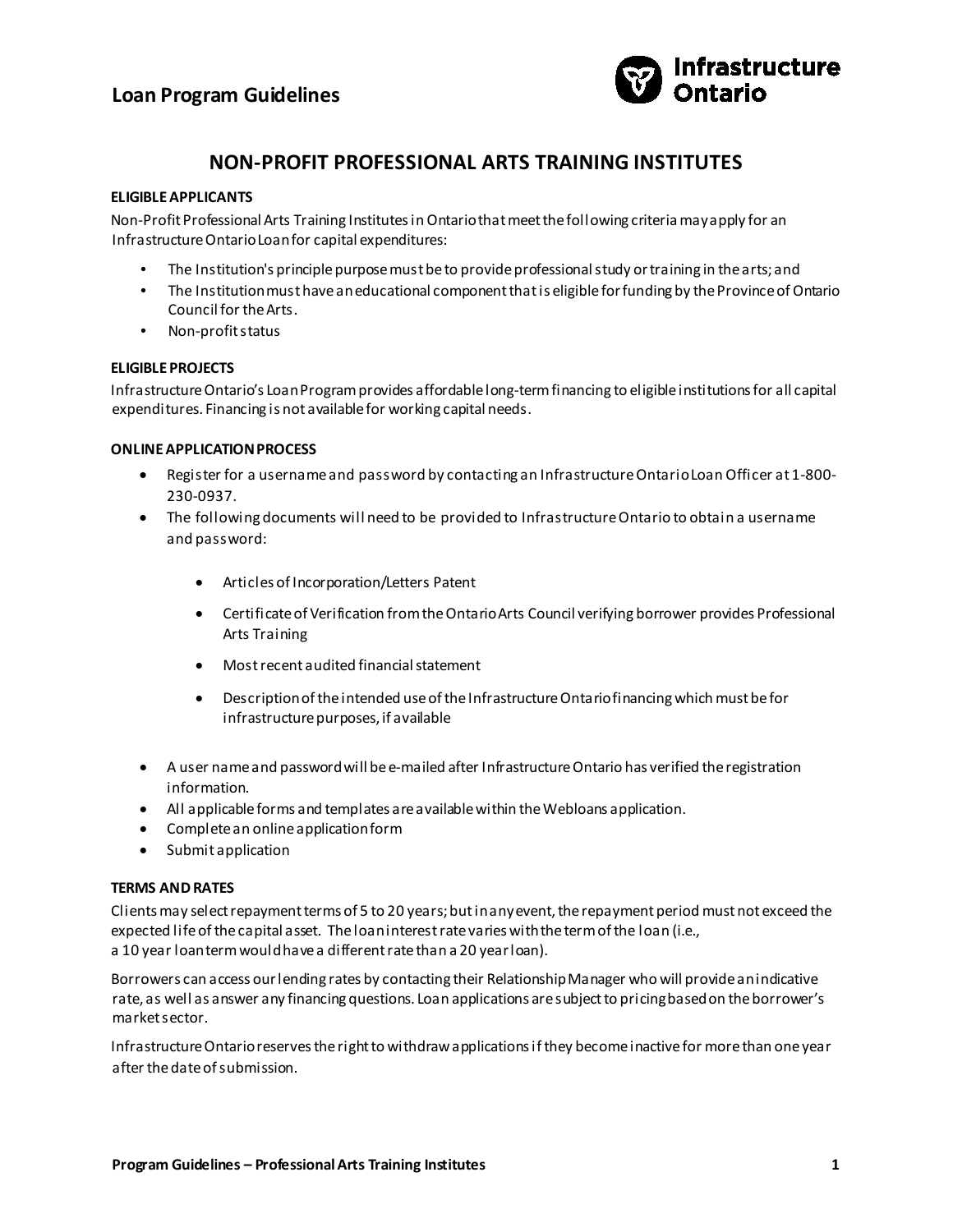# **Loan Program Guidelines**



## **LEGAL AND CREDIT REVIEW**

Once the application is complete and has been submitted, Infrastructure Ontario will undertake a legal and credit review. Infrastructure Ontario relies on data obtained from financial statements and other materials provided as part of the application process to complete the reviews.

A legal review is conducted to ensure that the borrower has the requisite authority to borrow from Infrastructure Ontario. Any pending, existing or threatening litigation that may impair the borrower's ability to meet its debt obligations is also reviewed.

A credit review assesses each borrower's ability to repay the loan. More specifically, the Borrower will need to provide a business case which addresses risks under the following headings:

- Project construction
- Past and future financial performance
- Management and governance
- Sustainability of the business model
- Legal structure and security
- Other encumbrances and environmental risks

Once the reviews are complete and approved, applicants will be notified.

#### **FINANCING AGREEMENT**

After the Legal and Credit review have been completed, a Financing Agreement will be drafted by Infrastructure Ontario for review and execution by both parties.

After the Financing Agreement has been executed and expenditures have been incurred, a short-term advance may be requested. Or, if the project is substantially complete, clients may wish to begin the long-term financing process. Amounts taken as short-term advances are typically converted to a long-term promissory note upon completion of the project.

#### **TYPES OF FINANCING**

#### *Long-Term Financing*

The client shall issue a long-term promissory note to Infrastructure Ontario for up to the approved amount of the loan as per the Financing Agreement on an agreed upon date. The promissory note specifies when principal and interest payments are due. The interest rate is fixed for the committed term of the loan. Long-term financing conversions will close on the 1st and 15th of every month.

Infrastructure Ontario offers both amortizing and serial long-term financing options to clients. With amortizing promissory notes borrowers pay equal amounts of blended principal and interest on each payment date. Alternately, with serial promissory notes promissory notes borrowers pay equal amounts of principal on each payment date and interest is calculated on the declining balance.

### *Short-Term or Construction Financing*

Short-term (construction) financing is available to clients during the construction period of an approved project based on incurred costs. Interest is calculated and payable monthly on the 1<sup>st</sup> day of each month based on the applicable short-term rates. Short-term advances are processed on the 1<sup>st</sup> and 15<sup>th</sup> of every month and Infrastructure Ontario requires five business days' notice to process a payment.